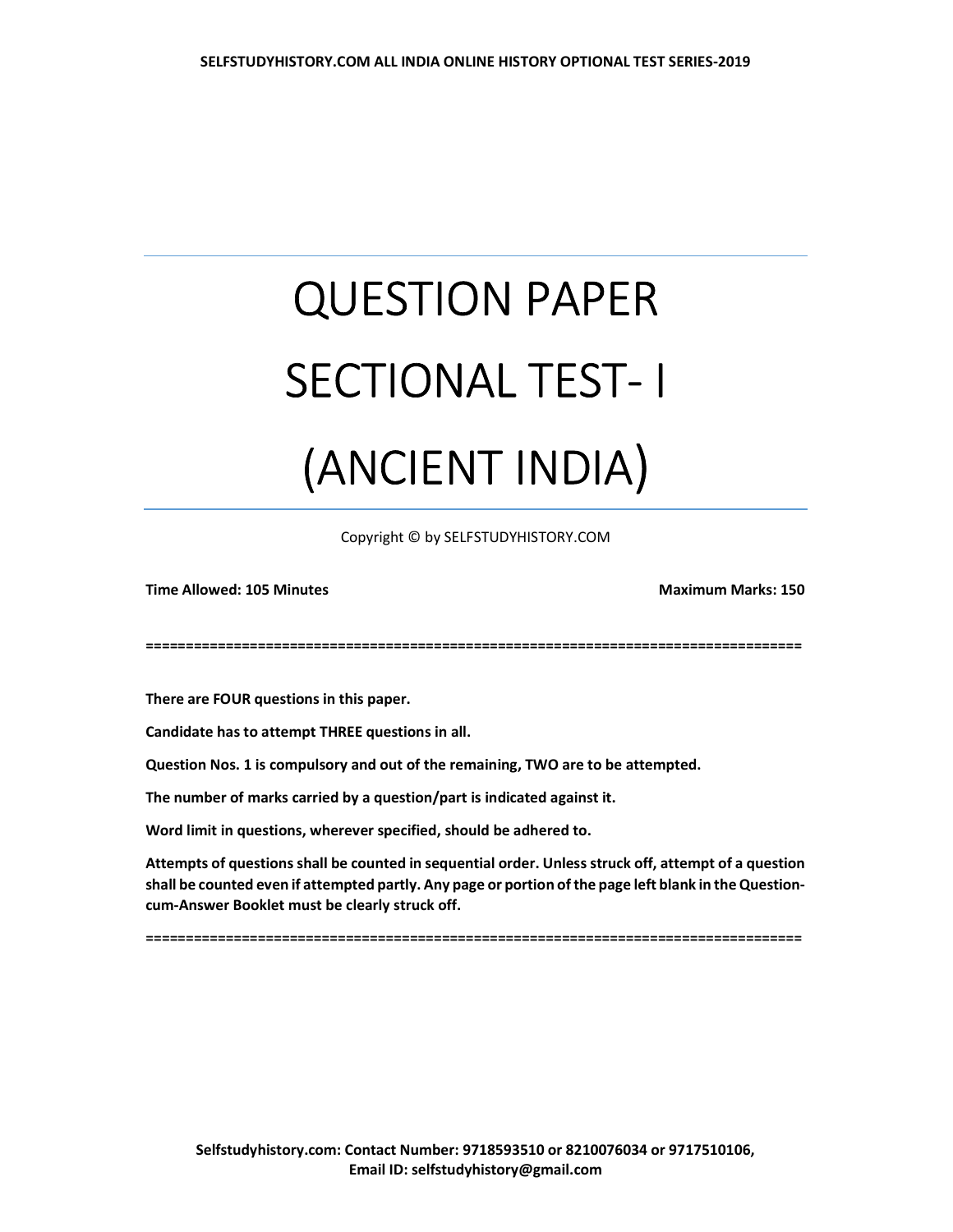Q.1 Identify the following places marked on the map into question cum answer booklet supplied to you and right about short notes of 30 words on each of them in the space provided in the booklet.

<sup>2.5</sup>x20= 50 Marks



- (i) Major rock edict of Ashoka
- (ii) A Mauryan city
- (iii) Palaeolithic site
- (iv) Harappan site

## **Copyright © by SELFSTUDYHISTORY.COM** 1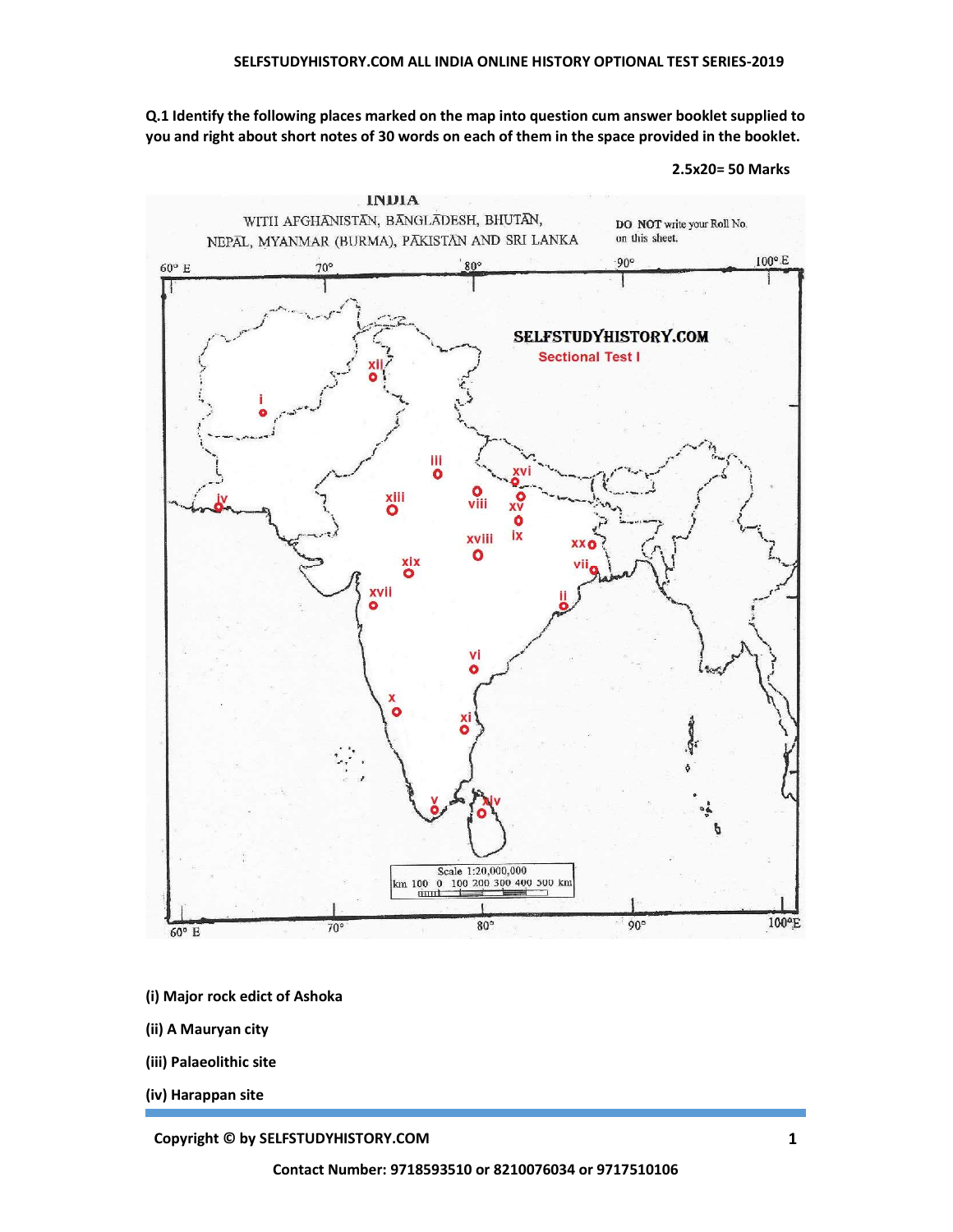- (v) Prehistoric site
- (vi) A cultural site
- (vii) Ancient trade centre
- (viii) PGW site
- (ix) Ancient education centre
- (x) Ancient capital
- (xi) Cultural and political centre
- (xii) Junction of trade routes
- (xiii) Mesolithic site
- (xiv) A Buddhist centre
- (xv) Neolithic site
- (xvi) Ancient city
- (xvii) A cave site
- (xviii) A temple site
- (xix) Chalcolithic site
- (xx) Ancient capital
- Q.2

(a) On the basis of contemporary sources, bring out various features of administrative system of Mauryas. [20 Marks]

(b) Give the description of human settlement as known from the Vedic sources. [15 Marks]

(c) What factors led to the rise of food producing activities in Neolithic period? Give different views. [15 Marks]

Q.3

(a) "Though Puranas were primarily religious in content, they provide us with bountiful of secular knowledge." Elaborate. [20 Marks]

(b) Delineate various aspects of punch marked coins in accident India. [15 Marks]

(c) "Buddhist ideas and Upanisadic thoughts shows many similarities but also some differences." Comment. [15 Marks]

Q.4

(a) Do you agree with the view that ancient Indians did not have sense of historiography? Explain with the help of examples. [20 Marks]

(b) "On circumstantial evidence Indra stands accused." Discuss the given statement in the context of the decline of Harappan Civilisation. [15 Marks]

Copyright © by SELFSTUDYHISTORY.COM 2